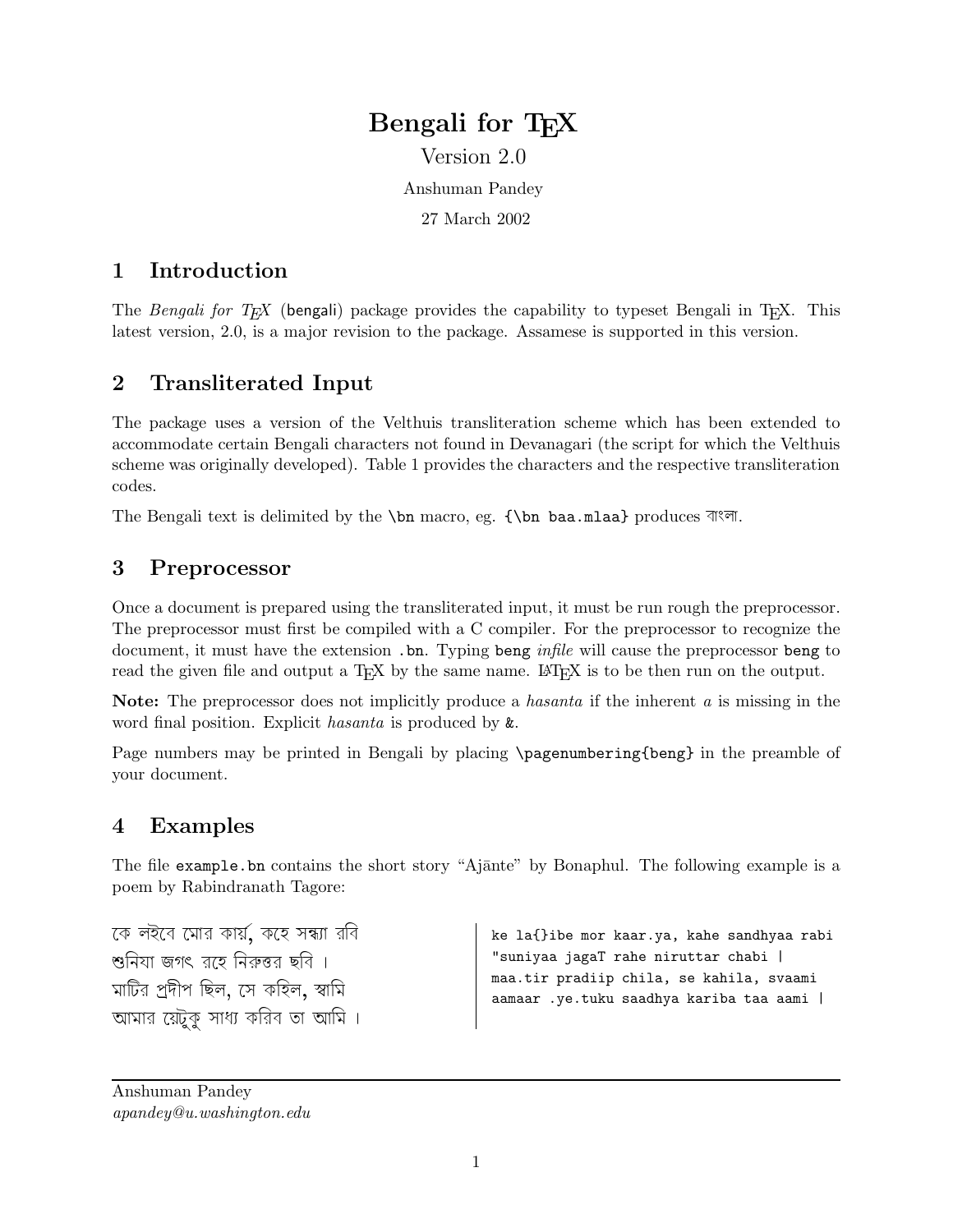| Vowels |     |    |    |           |   |     |    |  |  |  |
|--------|-----|----|----|-----------|---|-----|----|--|--|--|
| а      | অ   | aa | আ  | i         | ই | ii  | ঈ  |  |  |  |
| u      | ট   | uu | ট  | $\cdot$ r | খ | e   | ⊴  |  |  |  |
| ai     | ঐ   | O  | ও  | au        | ঔ | a.m | অং |  |  |  |
| a~m    | ত্য | aH | অঃ |           |   |     |    |  |  |  |

| Consonants |      |                                                                                                                                                                                                                      |                          |                     |                            |              |                 |                       |                |  |  |
|------------|------|----------------------------------------------------------------------------------------------------------------------------------------------------------------------------------------------------------------------|--------------------------|---------------------|----------------------------|--------------|-----------------|-----------------------|----------------|--|--|
| ka         | कि । | kha $\mathcal{A}$ ga                                                                                                                                                                                                 |                          |                     |                            | $\gamma$ gha | ঘ               | $"$ na $\mathfrak{G}$ |                |  |  |
|            |      | cha $\overline{z}$ ja<br>ca $\overline{b}$ cha $\overline{\overline{b}}$ ja $\overline{\overline{w}}$ jha $\overline{\overline{w}}$<br>.ta $\overline{b}$ .tha $\overline{b}$ .da $\overline{v}$ .dha $\overline{b}$ |                          |                     |                            |              |                 | $\tilde{}$ na         | $\mathfrak{P}$ |  |  |
|            |      |                                                                                                                                                                                                                      |                          |                     |                            |              |                 |                       |                |  |  |
| ta         | ত    | $tha$ $\sqrt[3]{}$                                                                                                                                                                                                   |                          | $da$ $\overline{7}$ |                            | $dh$ a       | $\triangleleft$ | na                    |                |  |  |
| pa         | প    | pha                                                                                                                                                                                                                  | $\overline{\mathcal{P}}$ | ba                  | $\overline{\triangleleft}$ | bha          | ভ               | ma                    |                |  |  |

|    | <i>Semi-vowels</i> |    |    |    |               |    |   |    |  | $\sim$ $\cdot$ $\cdot$ $\sim$ $\cdot$ $\sim$<br>$\mathcal{S}ubilants$ |   |    |   |    |    |
|----|--------------------|----|----|----|---------------|----|---|----|--|-----------------------------------------------------------------------|---|----|---|----|----|
| va |                    | va | ۰N | ra | ≺ı<br>$\cdot$ | ⊥а | ল | ba |  | "sa                                                                   | শ | sa | - | sa | ىر |

| Aspirate |    | Flaps |  |
|----------|----|-------|--|
| ha       | Ra | Rha   |  |

| Numerals |   |   |   |   |  |   |   |   |  |  |
|----------|---|---|---|---|--|---|---|---|--|--|
|          | O |   |   | 2 |  | 2 | ৩ |   |  |  |
| 5        |   | 6 | ৬ |   |  |   | ৮ | 9 |  |  |

|     |    | <i>Assamese Variants</i> |
|-----|----|--------------------------|
| 'ra | va |                          |

|              | <i>Special Characters</i> |                        |             |    |                                      |  |  |  |  |  |                                                         |
|--------------|---------------------------|------------------------|-------------|----|--------------------------------------|--|--|--|--|--|---------------------------------------------------------|
| $\mathbf{m}$ | অং                        | anusvāra               | $\tilde{m}$ | অঁ | $cardrahindu$ . h $\Im$ <sup>2</sup> |  |  |  |  |  | <i>visarga</i> $\vert T \vert$ $\zeta$ <i>khanda ta</i> |
|              |                           | $d\bar{a} m r \bar{i}$ | &           |    | hasanta                              |  |  |  |  |  |                                                         |

Table 1: Transliteration Scheme for  $\it{Bengali}$  for TeX